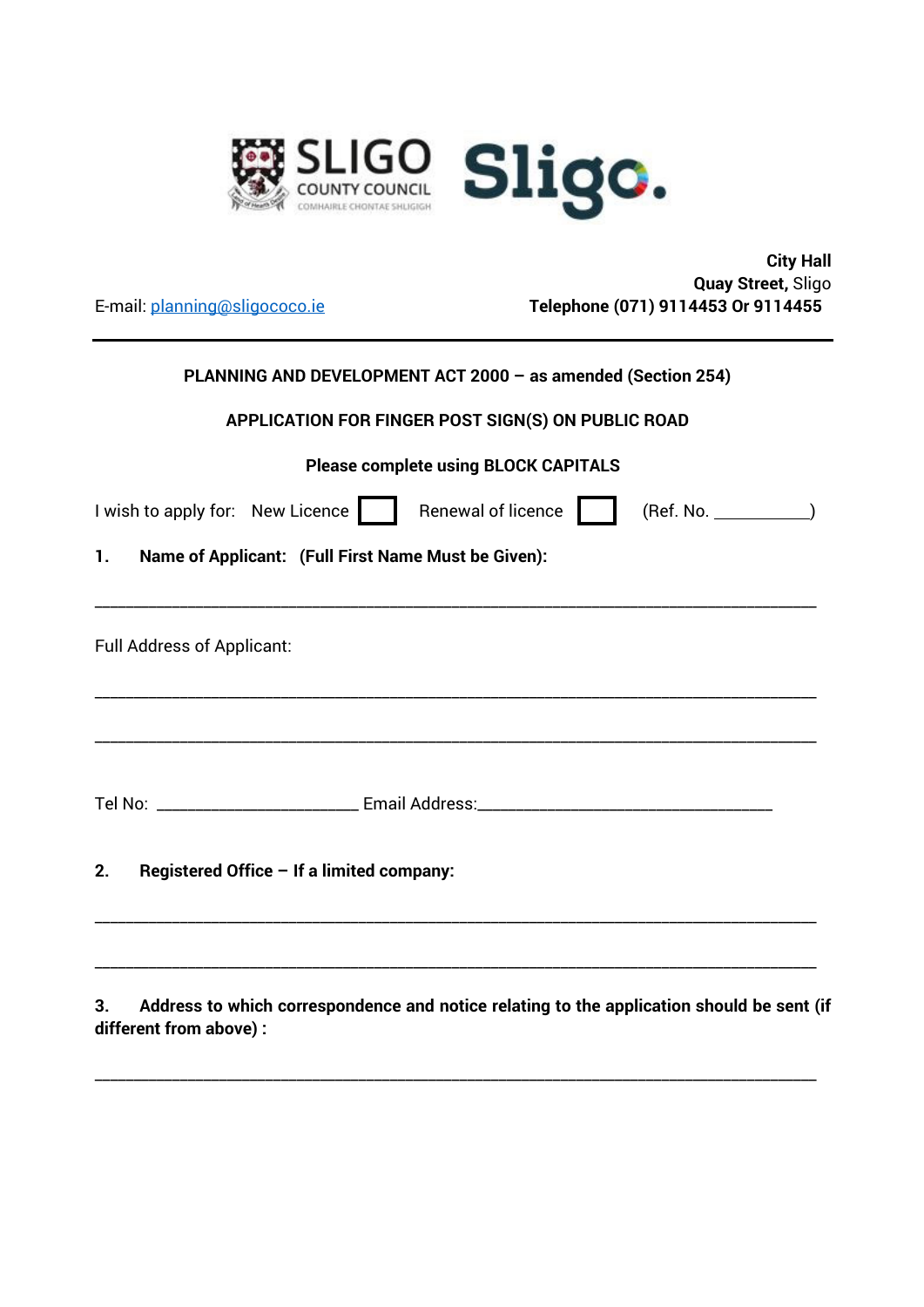| 4. Description and address of premises/facility/service to be advertised:                                                                                                                                       |
|-----------------------------------------------------------------------------------------------------------------------------------------------------------------------------------------------------------------|
|                                                                                                                                                                                                                 |
|                                                                                                                                                                                                                 |
| (b) Date planning permission granted for premises to be advertised (if applicable):                                                                                                                             |
| 7. Is the facility/service registered/approved by a Tourist Promotion Organisation<br>(if so, give details (name of body, reg. No. etc.):                                                                       |
| 8. (a): Address/Location of sign(s) the subject of this application                                                                                                                                             |
|                                                                                                                                                                                                                 |
| 9. Distance of sign from the facility/service to be advertised                                                                                                                                                  |
| 10. License Fee Payable (see schedule of license fees) $\epsilon$ _____________                                                                                                                                 |
| I hereby apply for a licence to erect and maintain advertisement(s) on/along a public road, in<br>accordance with particulars given above. The documents required to accompany the<br>application are enclosed. |

| Signed: | Date:<br>أأحمد فسأحمض الماركات المستحقة المستحقة المستحقة المستحقة أنساء المستحقة المستحقة المستحقة المستحقة المستحقة أنسا |  |
|---------|----------------------------------------------------------------------------------------------------------------------------|--|
|         |                                                                                                                            |  |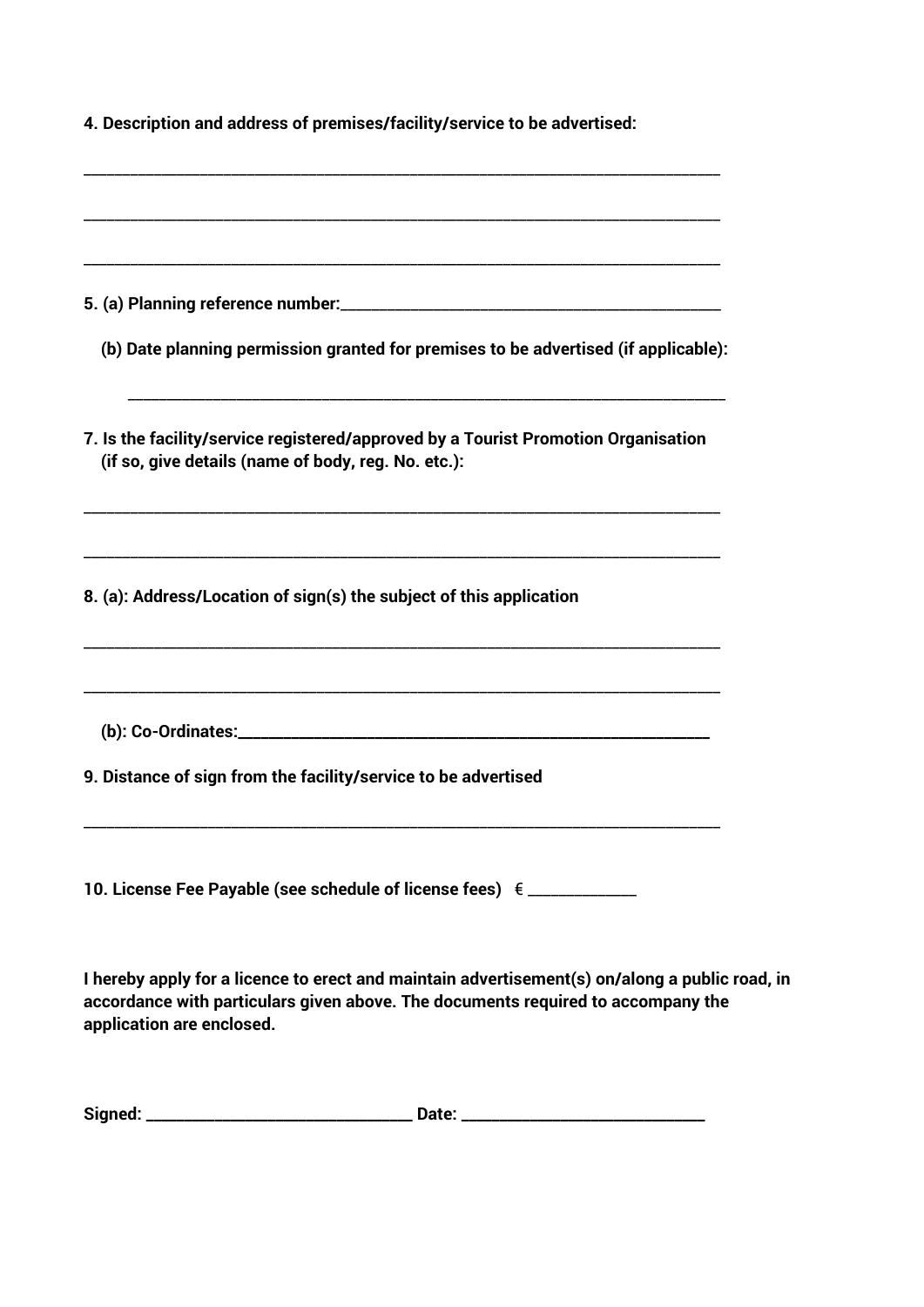## **BEFORE FILLING OUT THIS FORM PLEASE NOTE THE FOLLOWING**

Section 254(5) provides that, in considering an application for a licence under this section a planning authority, or the Board on appeal, shall have regard to:

- The proper planning and sustainable development of the area;
- Any relevant provisions of the development plan, or a local area plan;
- The number and location of existing appliances, apparatuses or structures on, under, over or along the public road, and to the convenience and safety of road users including pedestrians;

Applications for **finger post sign(s) on public road** are dealt with under the Planning & Development Regulations, 2001 (made under the Planning & Development Act, 2000). The issue of a licence is subject to payment of an licence fee, acceptable evidence of public Liability Insurance Cover indemnifying Sligo County Council must also be provided.

Any structure on public space must have a valid licence issued under the above legislation. Any structure placed on public space without a valid licence, will be removed and disposed of by the Council.

## **This application must be accompanied by**

- **1. FOUR** copies of completed Application Form
- **2. Diagram / Layout Plan (Scale 1:100);**  showing Design, Dimensions and all wording/symbols/legends (of Tables & Chairs) & elevation of structure if applicable **(4 no. copies);**
- **3. Site Location Map**  showing precise location of proposed sign on a plan to Scale 1:1000 **(4 no. copies;**
- 
- **4. Licence Fee** (see attached Schedule of Fees);
- **5. Copy of Insurance Details for applications for table & chairs:** (Public Liability Insurance to be a minimum value of €6,500,000 and to indemnify Sligo County Council against third party claims).

## **PRIVACY NOTICE**

Sligo County Council is obliged to comply with GDPR and Data Protection legislation as set out in Section 71 of the Data Protection Act 2018, in the collection and processing of any personal information, during the course of its business. For further information, the Data Privacy Statement for the Planning Section as well as the Sligo County Council Data Protection Policy is available for viewing at www.sligococo.ie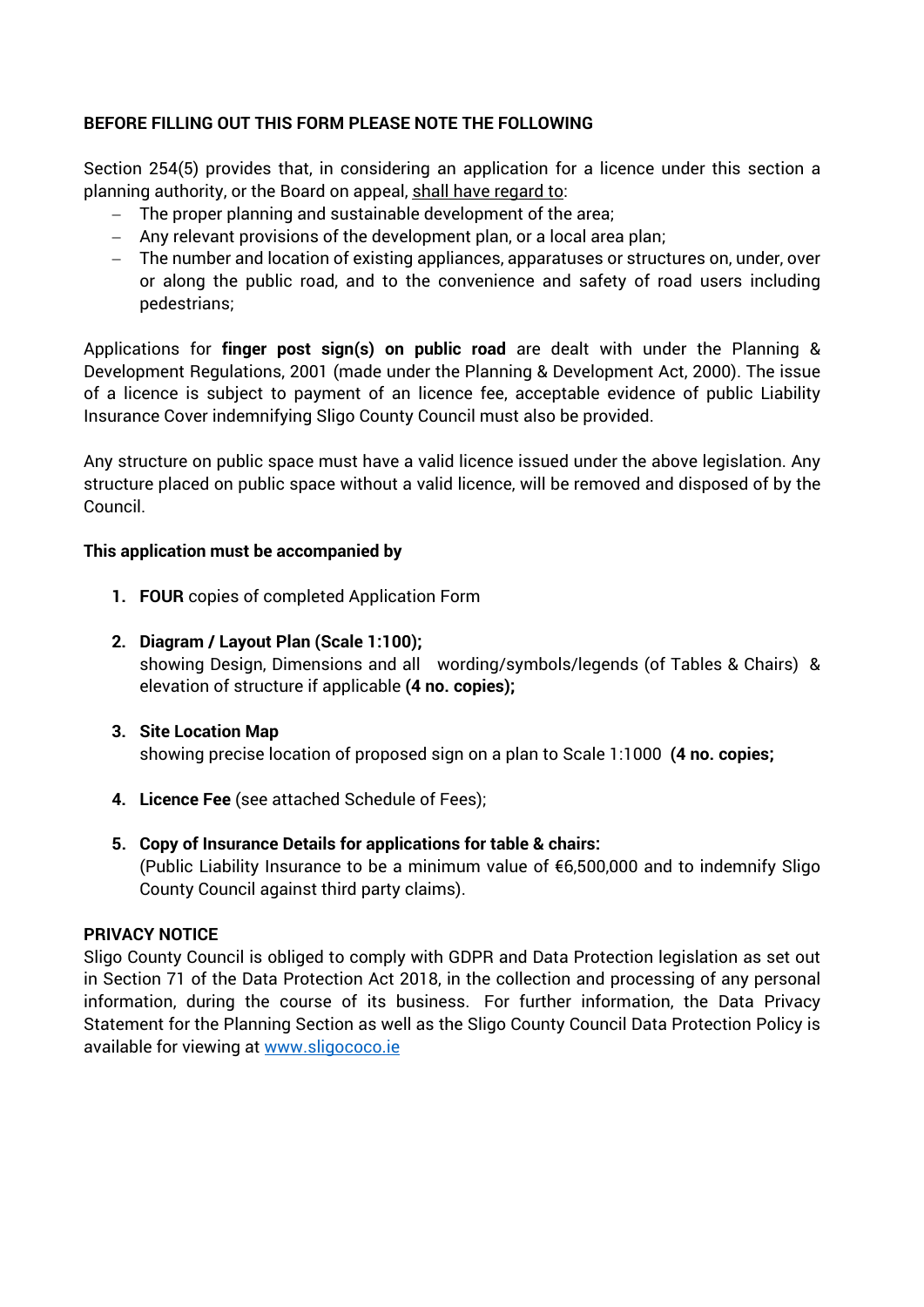| <b>Schedule of fees</b>                                                                                                                                                                                           |                                                |
|-------------------------------------------------------------------------------------------------------------------------------------------------------------------------------------------------------------------|------------------------------------------------|
| Appliance, apparatus or structure                                                                                                                                                                                 | <b>Licence fee</b>                             |
| <b>Part 1 (Annual Fees)</b><br>Appliances, apparatus and structures:                                                                                                                                              |                                                |
| (a) A vending machine or coin operated machine (not being weighing<br>machine).                                                                                                                                   | €125                                           |
| (b) A town or landscape map for indicating directions or places.                                                                                                                                                  | €25                                            |
| (c) A hoarding, fence or scaffold (not being a hoarding, fence or scaffold<br>bounding a public road).                                                                                                            | €1,250                                         |
| (d) An advertisement structure (other than an advertisement structure<br>specified in paragraph (dd)).                                                                                                            | €630                                           |
| (dd) An advertisement structure (being of a finger post type not exceeding<br>1 metre in length) consisting of a direction sign to indicate tourist<br>accommodation                                              | €50                                            |
| (e) A cable, wire or pipeline (not being a cable for conducting electricity<br>for domestic or agricultural purposes or a drain or water pipe).                                                                   | $E25$ per 100 metres length or<br>part thereof |
| (f) A telephone kiosk or pedestal                                                                                                                                                                                 | €630                                           |
| (g) A case, rack, shelf or other appliance, apparatus or structure for<br>displaying articles, whether or not for the purpose of advertisement or<br>sale in or in connection with any adjacent business premises | €125                                           |
| (h) Tables and chairs outside a hotel, restaurant, public house or other<br>establishment where food is sold for consumption on the premises                                                                      | $€125$ per table                               |
| An advertisement consisting of any text, symbol, emblem, model.<br>(i)<br>Device or logo                                                                                                                          | €630                                           |
| An advertisement structure (being of a fingerpost type not exceeding<br>(j)<br>1 metre in length) consisting of a direction sign to indicate tourist<br>accommodation                                             | €50                                            |
| (k) A pipe or an appliance with a pipe attachment for dispensing air or<br>water, not being a pipe or appliance attached to a petrol or oil pump                                                                  | €25                                            |
| A weighing machine<br>(1)                                                                                                                                                                                         | €63                                            |
| (m) A bring facility                                                                                                                                                                                              | €25                                            |